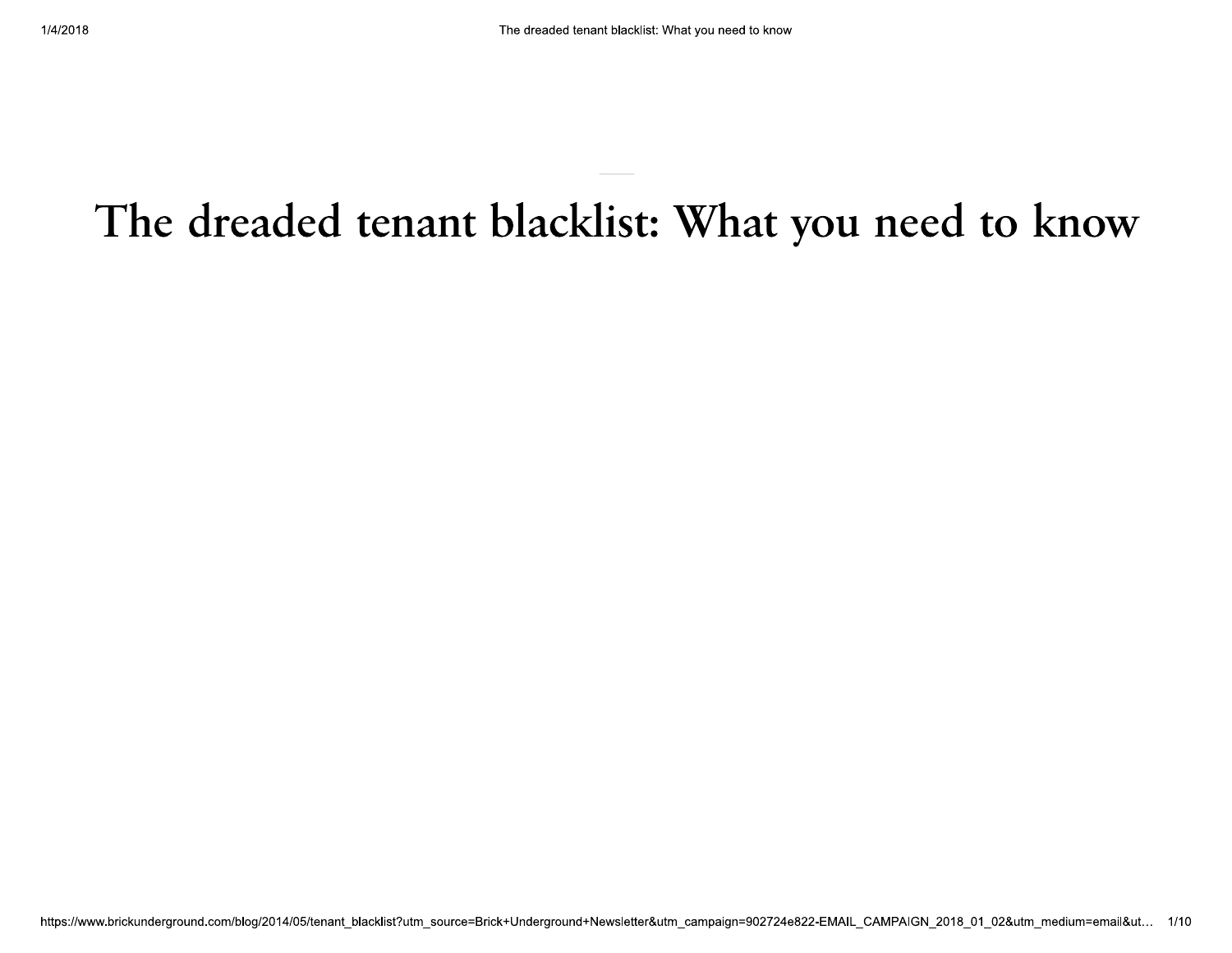

he family of three living on the Upper West Side stopped paying rent when they discovered their apartment was riddled with mold, causing the wife to fall seriously ill. When the landlord wouldn't address the issue, they decided to move out, and fast, winding up in a hotel.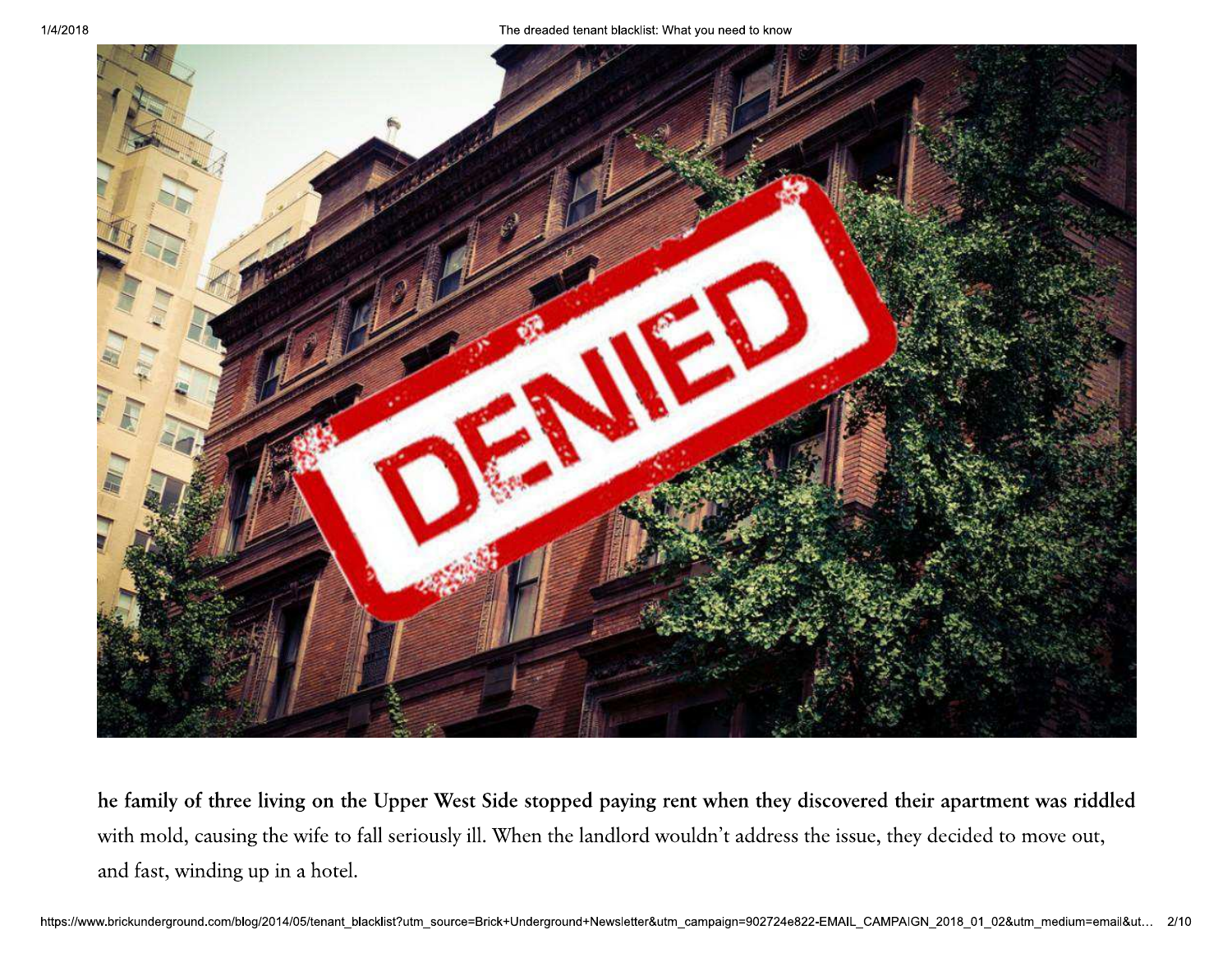But their troubles didn't stop there. They ended up on the so-called tenant blacklist and subsequently had major problems securing future apartments.

These blacklists are not a new phenomenon, but they're not widely understood either. So what do you really need to know? How do you stay off the list? And once you're on it, is there any way to get off?

[Editor's note: This story was originally published in 2014, and was updated in 2016 and 2017. We are presenting it again here as part of our end-of-year Best of Brick (http://www.brickunderground.com/best-brick) week.]

# What's the tenant blacklist and who's it for?

All it takes to end up on one of the blacklist is being named in any one of the hundreds of thousands of cases filed in New York City housing court every year, regardless of the reason or the outcome. Whether you have a good relationship with your current landlord doesn't matter. In fact, landlords can't get you added to the list.

Rather, tenant screening bureaus comb public court computers for cases and match them to the names and addresses of tenants, then sell the data along with credit reports to landlords vetting prospective tenants during the rental application process.

It's not hard to see why landlords rely on this information. They don't want a renter who's been sued for not paying the rent, repeatedly paying it late, or being a nuisance, says Frank Ricci, director of government affairs for the Rent Stabilization Association (http://rsanyc.net/), a trade group for New York's landlords.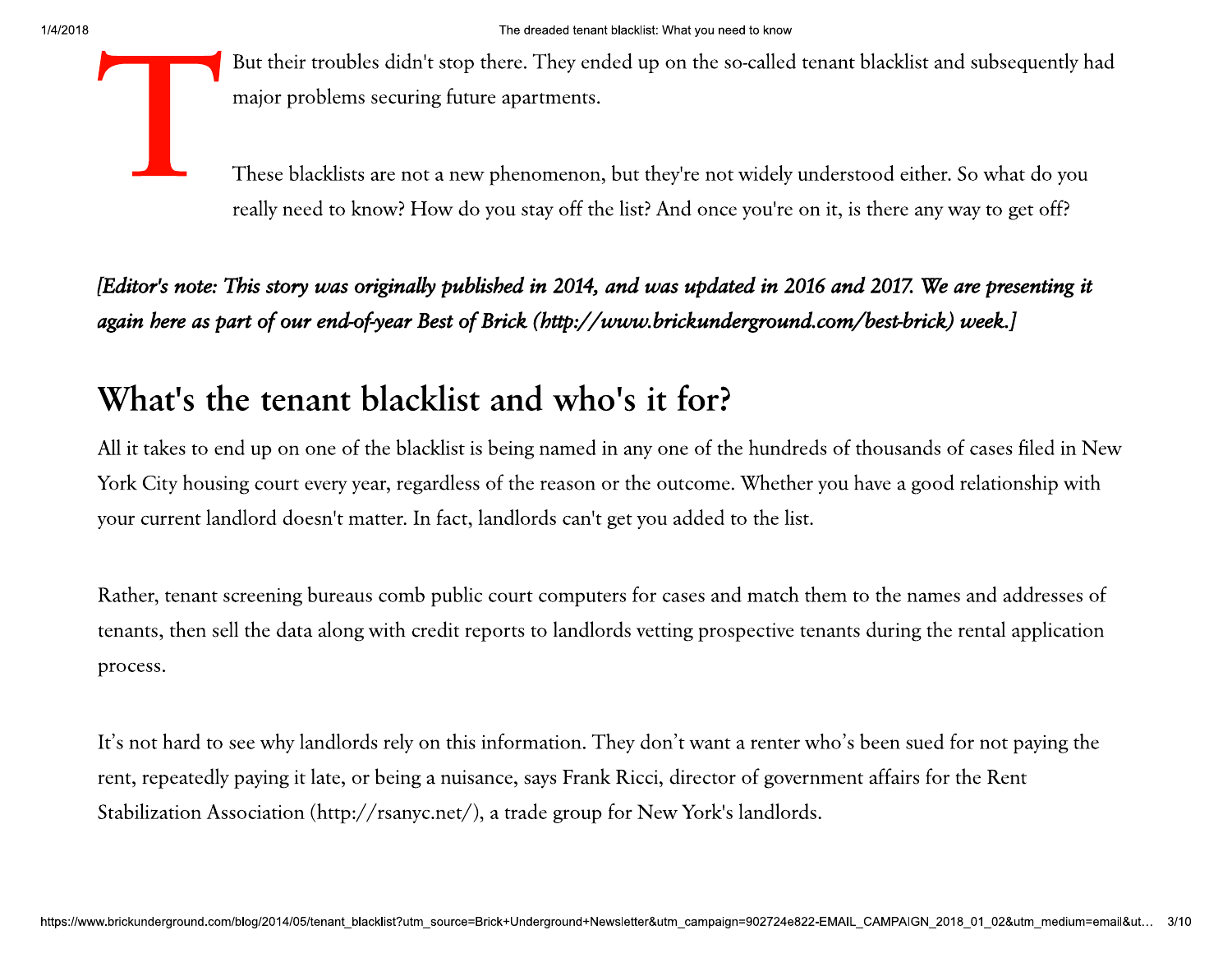Accessing these databases is "just one of many tools that owners use to screen tenants," Ricci says. "Getting the wrong tenant in the building is impossible to remedy without a lot of time and expense. So owners want to get it right the first time."

But for tenants, the major issue is that the information is incomplete. The blacklist doesn't provide any context for the case, such as who sued whom, the winning party, or whether there was a settlement.

"People are denied apartments based upon the fact that they were sued by a previous landlord regardless of why or what happened," says James Fishman, a tenant's attorney with Fishman Rozen LLP (http://www.nyctenantslaw.com/staff/jamesb-fishman/).

(Ironically, efforts by the organization Rentlogic to grade landlords, based on public records showing their buildings' maintenance issues, have been met with outcry from building owners and brokers (https://www.nytimes.com/2016/09/25/realestate/why-isnt-there-a-landlord-blacklist.html) who complain that the data doesn't show the full picture.)

City Council members have for the past three years introduced bills to try to make the tenant blacklist fairer. None so far has made it out of committee. The latest bill (http://legistar.council.nyc.gov/LegislationDetail.aspx? ID=2813474&GUID=42E16D45-2E30-47DB-B82C-97A3FFAF187F&Options=ID%7CText%7C&Search=housing+court), introduced last year by Upper East Side Councilman Ben Kallos, would require that people who put together tenant screening reports be licensed, and that their reports contain specific details about the substance of each housing court case that's included.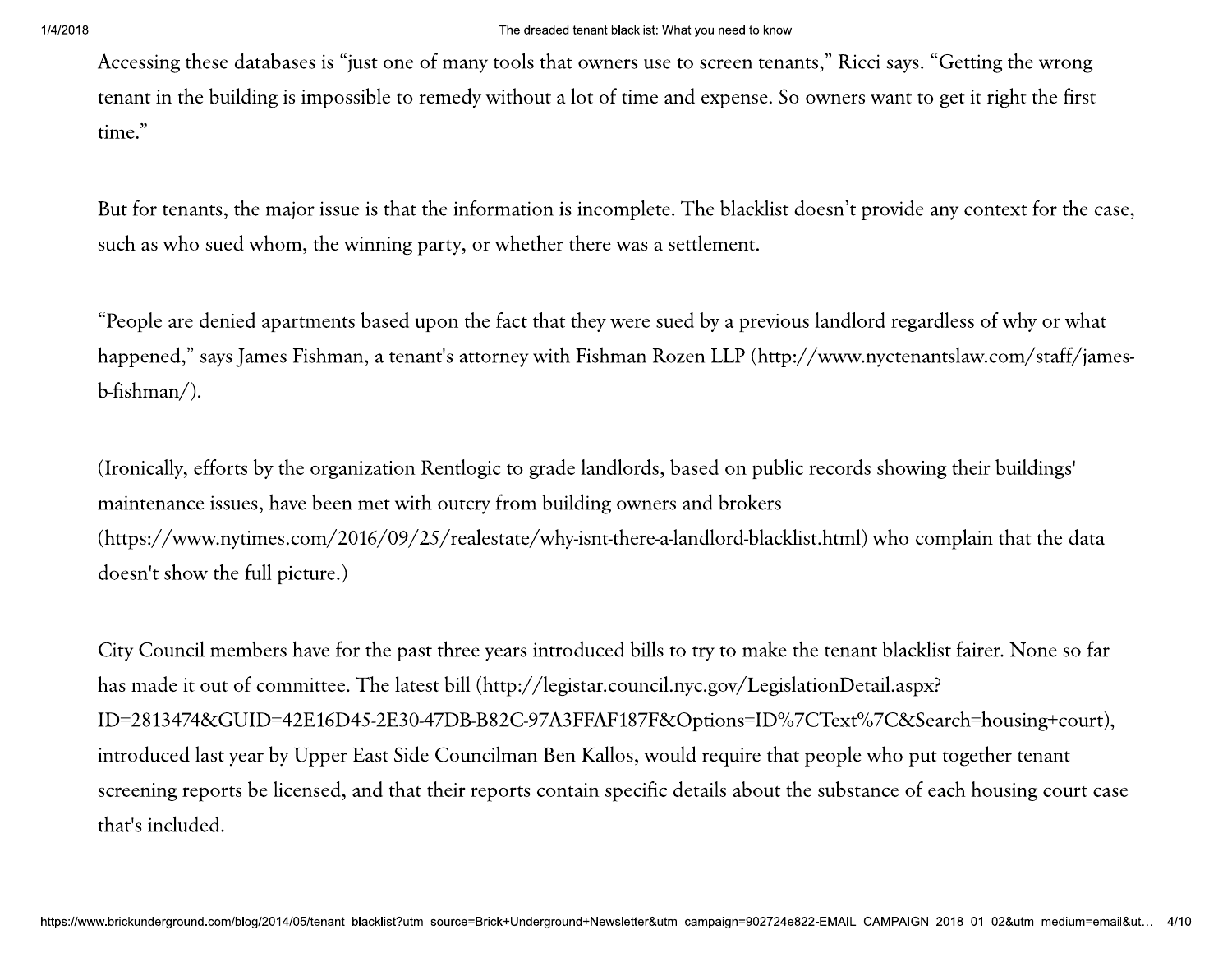The dreaded tenant blacklist: W<br>Of the blacklist remains a disince<br>**tenants** The dreaded tenant blacklist: Wha<br>he blacklist remains a disincen<br>**CHANTS** The dreaded tenant blacklist: What you need to know<br>e blacklist remains a disincentive for tenants to figl<br>**nants** acklist: What you need to know<br>disincentive for tenants to fight uns<br>

# $\frac{1}{4}$  1/4/2018<br>In the me <sup>1/4/2018</sup><br>In the meantime, though, the threat of the blacklist remains a disin<br>The real problem for tenants

The meantime, though, the threat of the blacklist remains a disincentive for tenants to fight unscrupulous landlords.<br> **The real problem for tenants**<br>
When a tenant withholds rent, regardless of the reason, a laudlord can The meaninme, though, the threat of the blacklist remains a disincentive for tentants to fight unscruptulous landlords.<br>
The real problem for tentants<br>
When a tentant withholds rent, regardless of the reason, a landlord ca

move out, Other times the tenant wins, and is allowed to stay or gats a ten abatement. Most of the time, though, the case<br>is settled out of court or dropped. Regardless, your name can wind up on a list.<br>Frem when a tenant

iudgment because it isn't for money, that is wrong," says lawyer Jeff McAdams (http://www.mcadamslaw.net/).<br>Because tenants are not informed that their names are in the databases, it's difficult for them to protect themsel

"You have to ignore t"<br>https://www.brickunderground.com/blog/20 "You have to ignore the right<br>https://www.brickunderground.com/blog/2014/05/te "You have to ignore the rights you ha<br>www.brickunderground.com/blog/2014/05/tenant\_blacklist?t ve to ignore the rights you have and let landlords get away<br>ground.com/blog/2014/05/tenant\_blacklist?utm\_source=Brick+Underground+Newsletter ve and let landlords get away with r<br>tm\_source=Brick+Underground+Newsletter&utm\_car l let landlords get away with mistreating you," he says.<br>Ele-Brick+Underground+Newsletter&utm\_campaign=902724e822-EMAIL\_CAMPA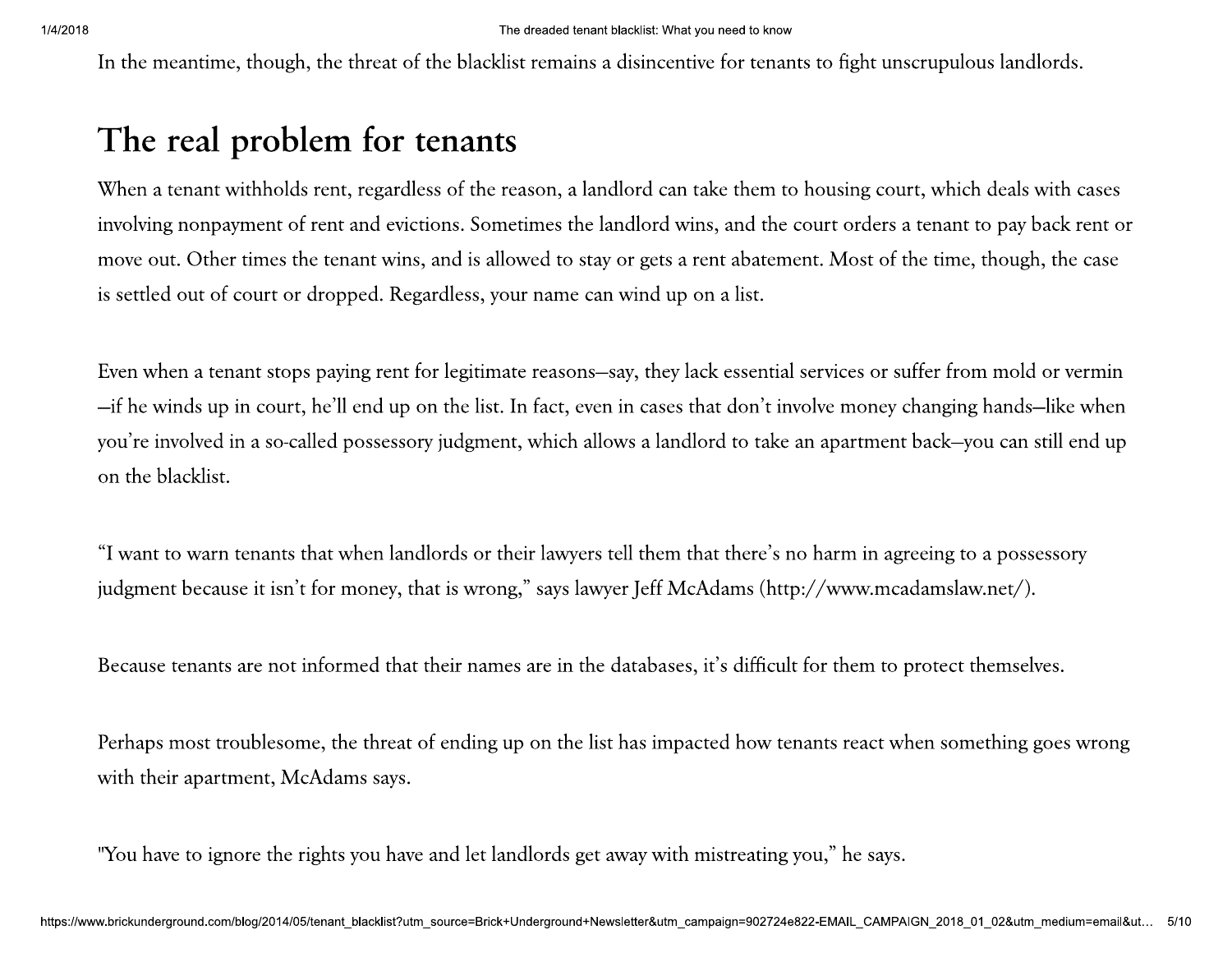Not surprisingly, some tenants live in fear and won't withhold rent even if they do have apartment problems.

"The decision of whether or not to litigate—whether or not to fight a case—is influenced by these blacklists," says Sam Himmelstein (http://www.hmgdjlaw.com/Attorneys/Samuel-J-Himmelstein.shtml), a lawyer who represents residential and commercial tenants and tenant associations (and a Brick Underground sponsor).

# What's a blacklisted tenant to do?

If you're blacklisted, it's going to be more difficult to rent an apartment-but that doesn't mean you can't find a place to live.

"I have never ever heard a client say to me, 'as a result of being blacklisted, it was impossible for me to find an apartment," Himmelstein says. "I've come to the conclusion that it just narrows the universe."

Here are some strategies to help you get your foot in the door:

Disclose the issue up front

Non-Profit Quarterly notes (https://nonprofitquarterly.org/2016/08/26/fighting-the-tenant-blacklist/) that tenants have the right to know why they were denied an apartment, so if you think something's fishy, consider requesting the criteria for tenant selection. Most landlords are willing to give a would-be tenant a chance to explain himself, especially if there is only one black mark on his record, says the RSA's Ricci.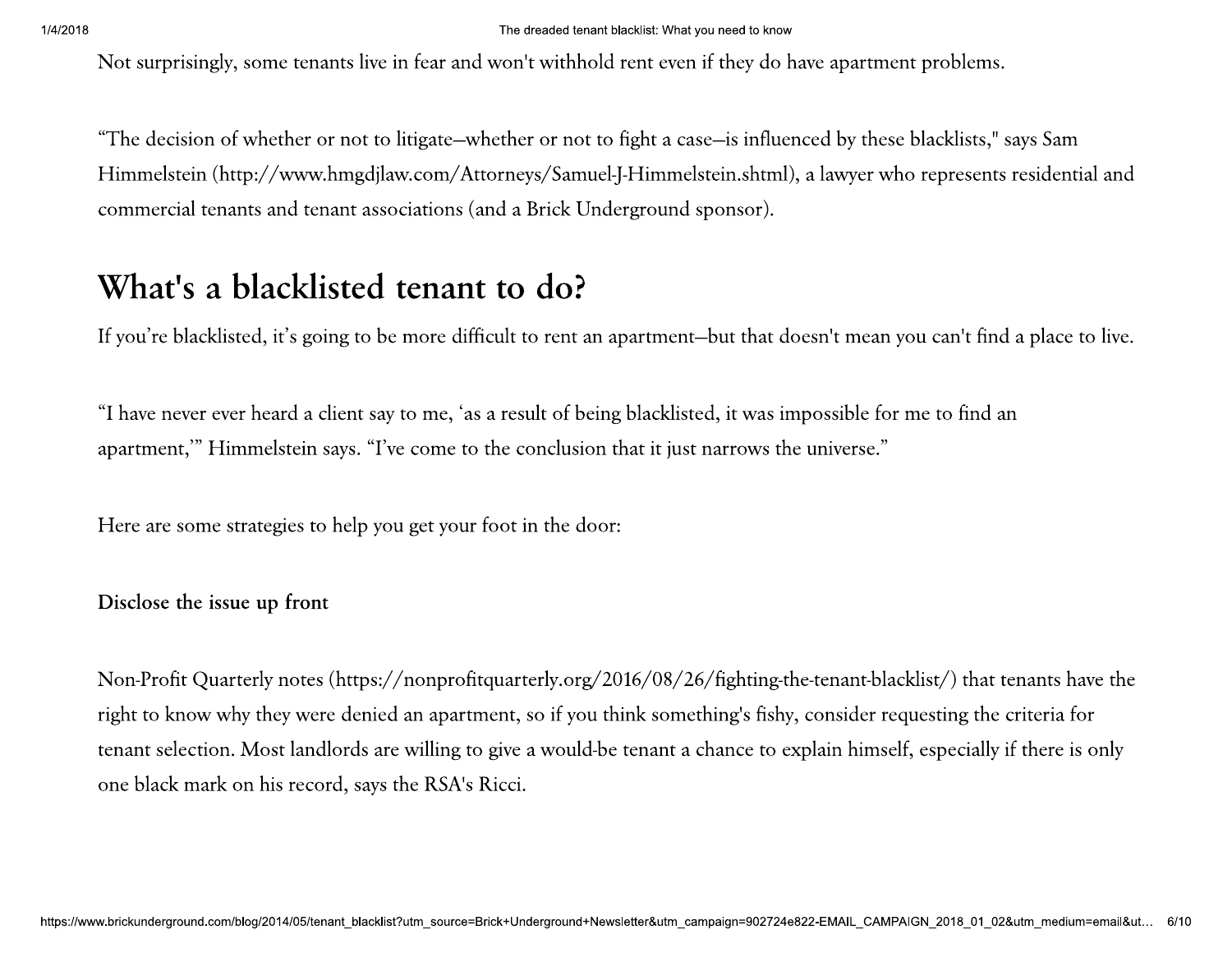"Sometimes there's a good reason for a late payment or a nonpayment," he says. "I know they listen to that and they take it into account."

### Skip the big-time landlords

Not every landlord uses tenant screening bureaus to vet potential renters, McAdams says. Smaller landlords may be the way to go if you're on the list, as even if they do use the reports, they may be more willing to understand the specifics of your situation.

## Enlist your landlord's lawyer

In some cases, a landlord has taken a tenant to housing court to formalize an agreement about moving out of an apartment. In these cases, if the relationship between the former landlord and tenant is cordial, the tenant can ask the landlord's lawyer to send a letter stating that he was a good tenant, McAdams says. This letter can then be attached to future rental applications.

### Correct (or expand) the record

To see if your name appears in a database, you can request a report from a company that provides tenant-screening data, such as CoreLogic (http://www.corelogic.com/), TransUnion (http://www.transunion.com/) or On-Site (https://www.onsite.com/). Just give them a call. It generally costs \$15-\$20, but can run up to \$50, a fee that many landlords pass on as part of the lease application fee.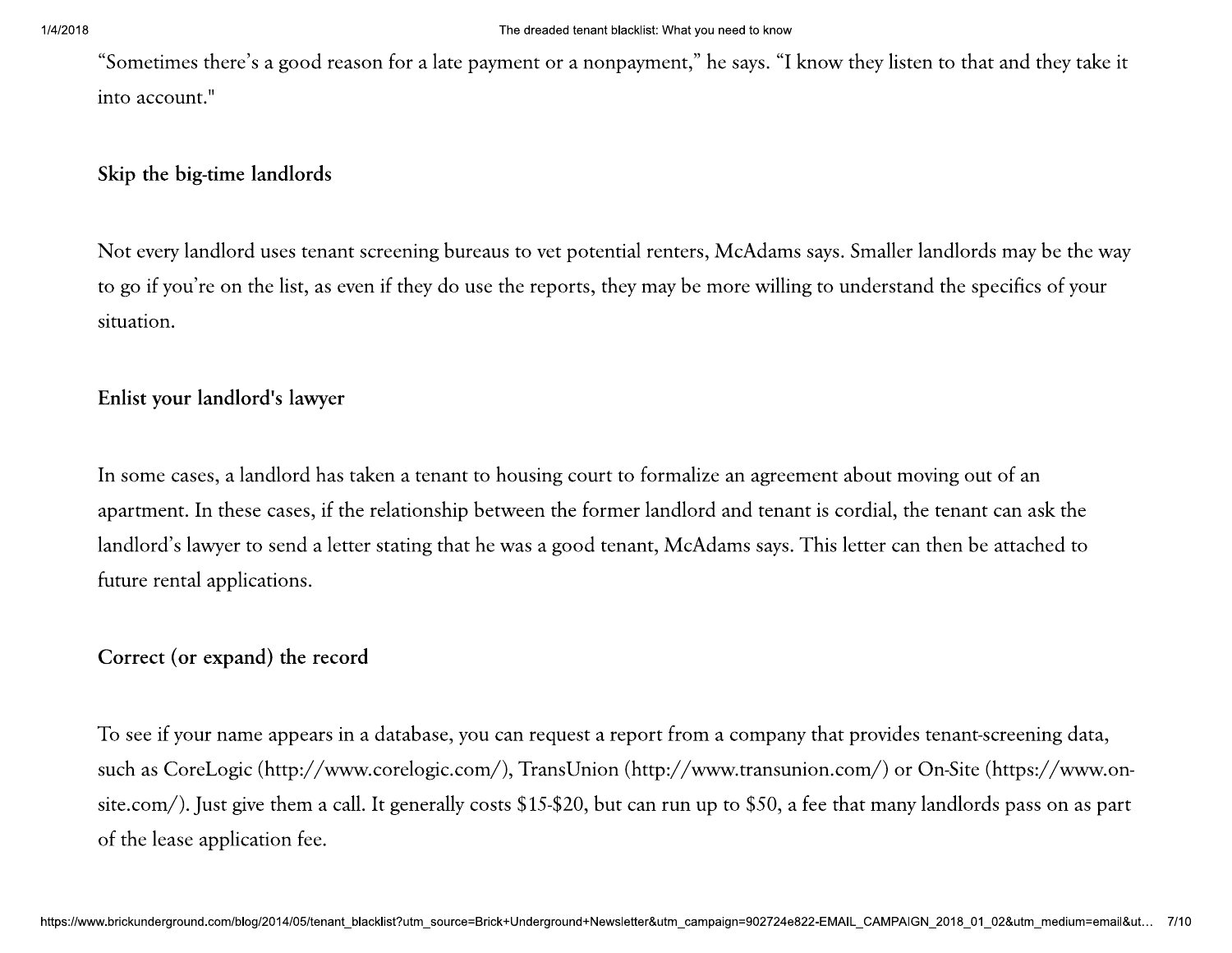<sup>1/4/2018</sup><br>If there's<br>says, and<br>Credit Re The dreaded tenant blacklis<br>If there's anything in the report about a housing court case, you sl<br>says, and if it's not, ask the screening bureaus to remove it. Any ca<br>Credit Reporting Act—should be deleted from the report The dreaded tenant blacklist: W<br>
t a housing court case, you shou<br>
; bureaus to remove it. Any case<br>
eted from the report by the agen The dreaded tenant blacklist: What<br>housing court case, you should<br>ireaus to remove it. Any case of<br>d from the report by the agency The dreaded tenant blacklist: What you need to know<br>ousing court case, you should verify that the inform<br>eaus to remove it. Any case older than seven years-<br>from the report by the agency, he says. acklist: What you need to know<br>u should verify that the informatio<br>y case older than seven years—a tin<br>e agency, he says.

The dreaded tenart Backlas: What you need to know<br>If there's anything in the report about a housing court case, you should verify that the information is accurate, Fishman<br>says, and if it's not, ask the screening bureaus t The diseased tormat blackled what blackled were years to information is accurate, Fishman says, and if it's not, ask the screening bureaus to remove it. Any case older than seven years—a time limit set by the Fair Credit R

If there's anything in the report about a bounting court case, you should verify that the information is accurate. I is<br>hound itsy, and it's is one, axis the secrecising bursts of remover it. Any case older than seven yea

omes to building repairs, as well as the city for failing<br>blacklisted for going ahead with an HP.<br><sub>Se</sub>=Brick+Underground+Newsletter&utm\_campaign=902724e822-EMAIL\_CAMPA as well as the city for failing to enforce the law.<br>ad with an HP.<br>tm\_campaign=902724e822-EMAIL\_CAMPAIGN\_2018\_01\_02&utm\_medium=email&ut... 8/1

comply with the law,<br>Fishman says that he<br>https://www.brickunderground.com/blog/20 comply with the law, partic<br>Fishman says that he's never<br>https://www.brickunderground.com/blog/2014/05/te comply with the law, particularly who<br>Fishman says that he's never seen a te<br>www.brickunderground.com/blog/2014/05/tenant\_blacklist?u with the law, particularly when it comes to building repair<br>
1 says that he's never seen a tenant blacklisted for going ah<br>
1 ground.com/blog/2014/05/tenant\_blacklist?utm\_source=Brick+Underground+Newsletter<br>
1 en it comes to building repairs, as w<br>enant blacklisted for going ahead w<br>utm\_source=Brick+Underground+Newsletter&utm\_can